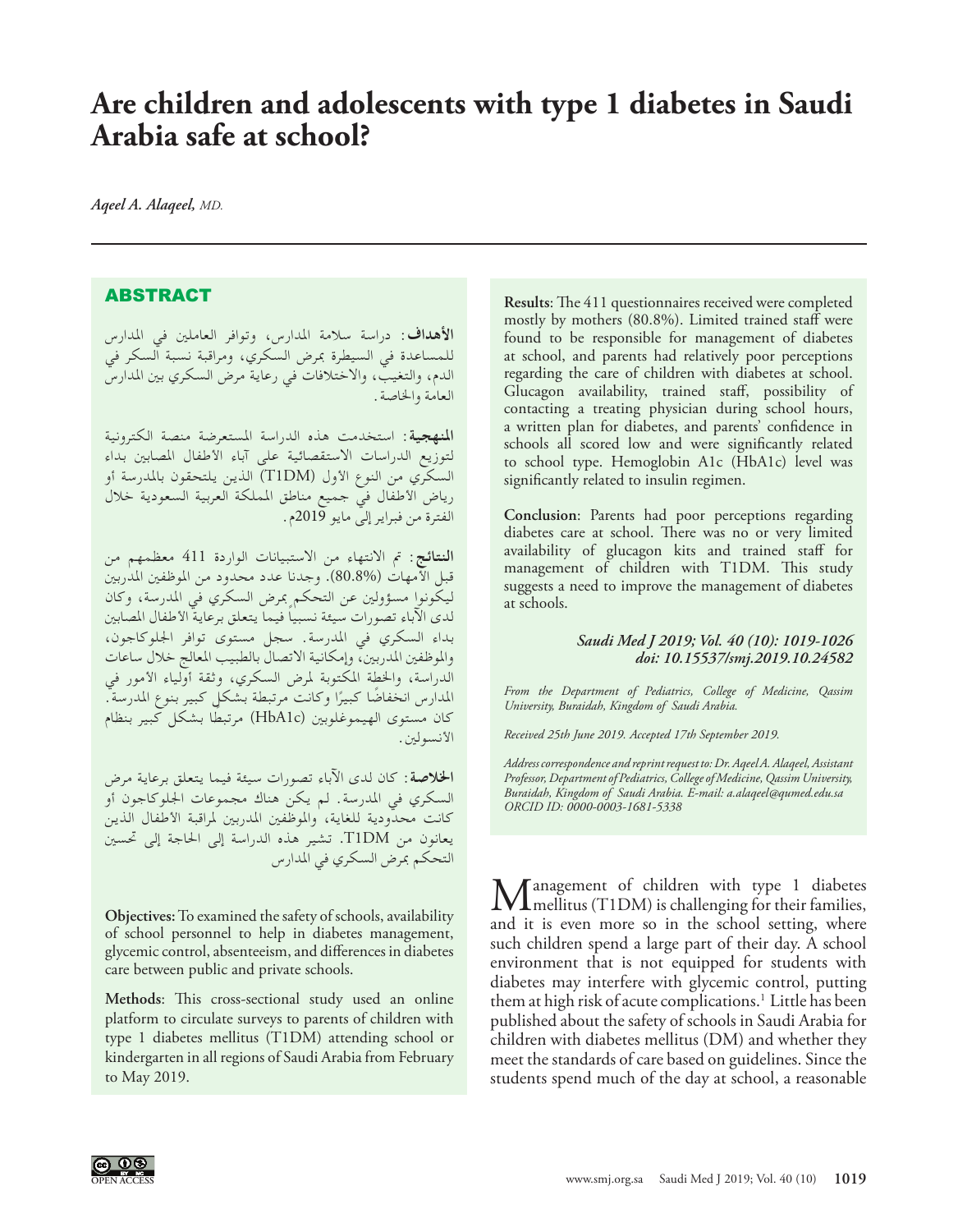expectation is that school staff are knowledgeable and informed about diabetes management. The guidelines recommend to keep hemoglobin A1c (HbA1c)  $\langle 7.5\% \rangle$  or lower if possible for pediatric age group.<sup>2</sup> To achieve the recommended glycemic control, children with T1DM will be on intensive insulin therapy that requires multiple blood glucose checks at school. They will also need at least one insulin injection at school or use of an insulin pump, and possibly continuous glucose monitoring. It will also be necessary to check blood or urine ketone levels if the blood glucose level is high or the child is ill. The school is required to provide appropriate meals and count carbohydrate. Moreover, a designated school staff should be trained in the use of glucagon for severe hypoglycemia.<sup>3</sup> Alotaibi et al,<sup>4</sup> reported that most of the schools had staff to help with DM management but 5% of them were nurses who are considered the appropriate staff for DM care at school. This is unlike the school system in the United States of America (USA), where schools are required to provide a full support to the children with special needs and diabetes.3 In this study, we examine the safety of schools in Saudi Arabia for students with diabetes and whether they meet the international guidelines.<sup>1-3</sup>

**Methods.** This cross-sectional study used a questionnaire survey distributed by an online platform. The surveys were circulated online using Google forms among parents and guardians of T1DM children and adolescents who attend school (private or public) or kindergarten in all regions of Saudi Arabia. The survey was distributed electronically through online media platforms such as Twitter, Instagram, and Facebook groups of T1DM parents during the period from February 2019 to May 2019. The parents were explained about the purpose of the study and confidentiality was assured. The participants were asked to participate in the survey if their child is diagnosed by with T1DM (self-identified).

All Published articles in PubMed on T1DM in Saudi Arabia were reviewed by searching: type 1 diabetes in Saudi Arabia, and adolescents or youth with type 1 diabetes in Saudi Arabia; then all the studies were extensively reviewed by the author if the school subject is included.

**Disclosure**. Authors have no conflict of interests, and the work was not supported or funded by any drug company.

The questionnaire was adapted from Driscoll et al<sup>5</sup> and Amillategui<sup>6</sup> with modifications then translated to Arabic language by the author. Validation of the questionnaire was performed in 2 steps. First, it was reviewed by 2 pediatric endocrinologist with clinical and research experience then, a pilot study with a sample size of 30 parents of children with T1DM who were not included in this study. The study was conducted in accordance with the principles of the Helsinki Declaration; and the Institutional Review Board of Qassim region approved the study. A sample of online questionnaire is shown in **Figure 1**.

Demographic information included the child's age, gender, region, grade in school, and whether they attended a private or public school. Also recorded were the duration of diabetes, and insulin regimen. Diabetes control measured by self-reported HbA1c level. Safety of schools for diabetic children was measured by the availability of medical staff or trained personnel to manage diabetes at school, and availability of glucagon injections to treat hypoglycemic coma, as well as access to a contact pediatrician/pediatric endocrinologist to answer school DM related concerns for the patients, or to guide the management. Daily management of diabetes at the school was measured in terms of checking blood glucose, daily of insulin injections, and ability to treat hypoglycemia and/or hyperglycemia.



Figure 1 - Sample of online questionnaire.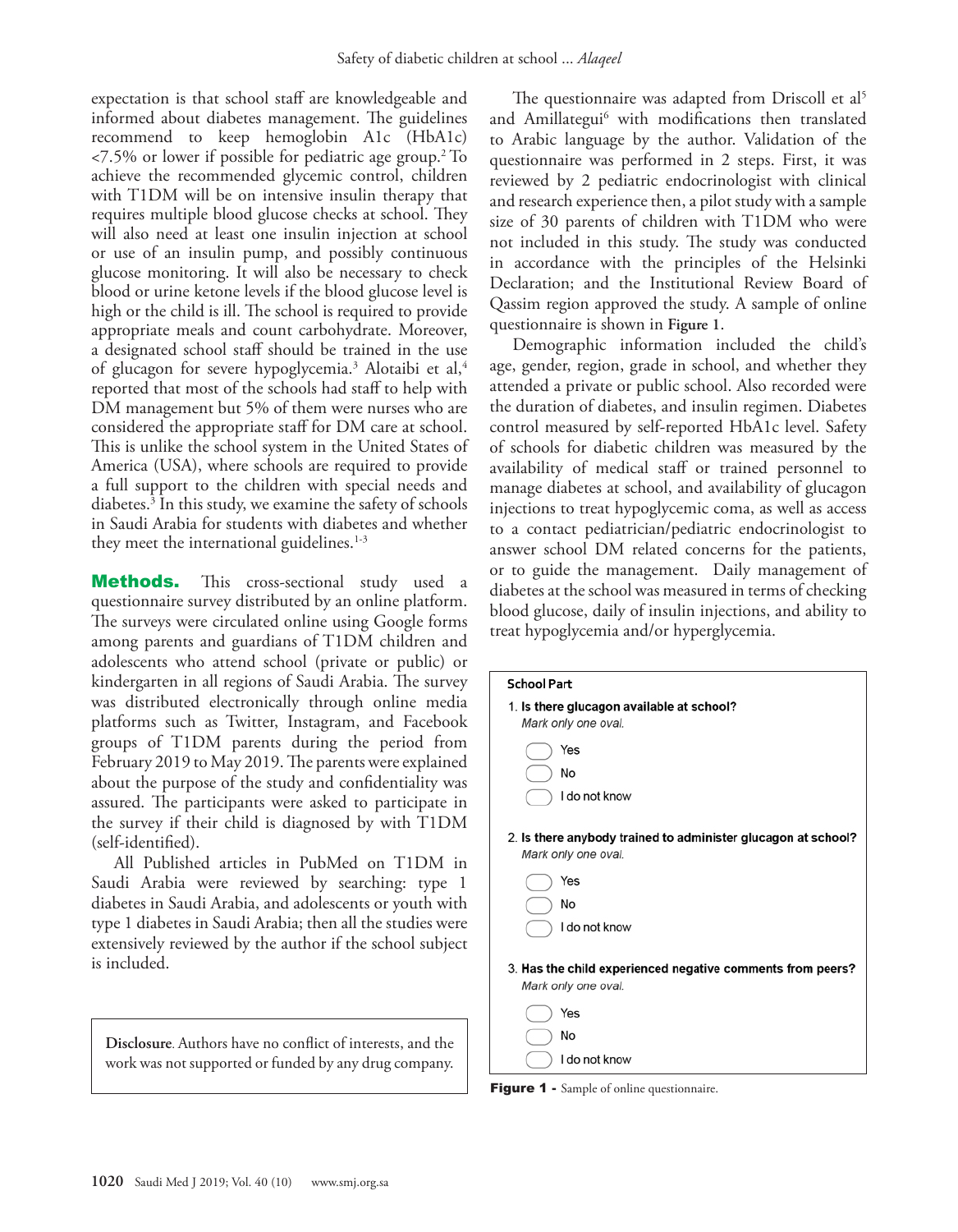Social problems for diabetic children at school, which is a well-known contributing factor in diabetes management and control, was also addressed. The background of school staff regarding diabetes was also measured by their flexibility in allowing diabetic children to eat during class if necessary, and allowing them access to the bathroom more often than other children. Region and type of school (public versus private) were compared with regard to school safety and glycemic control, based on the American Diabetes Association HbA1c target.2 Finally, parents' satisfaction with the school for care of their diabetic children was assessed.

Saudi Arabia consists of 13 regions, and in this study, these were divided into 5 groups, as follows: Eastern, Western, Central, Southern, and Northern region. Exclusion criteria include duration of diabetes of less than 6 months, age younger than 4 years or older than 19 years, and the child is not attending school.

*Statistical analysis.* As per the Diabetes Atlas (8th edition), 35,000 children and adolescents in Saudi Arabia diagnosed with T1DM.<sup>7</sup> Thus, the sample size was calculated using Raosoft Sample Size Calculator (Raosoft, Inc; 2004, Seattle, USA,) with a confidence interval of 95% and desired accuracy at 0.05 level. The calculated sample size was 380. The sample was increased to a total 430, of these 411 completed the survey (95%).

Descriptive statistics had been presented as counts and proportions (%). The association between dependent variable versus independent variables had been calculated using Chi square test. A p-value cut off point of 0.05 at 95% CI used to determine statistical significance. All data analyses had been carried out using Statistical Packages for Social Sciences (SPSS) version 21, Armonk, NY: IBM Corp.

**Results.** There were 411 parents who completed the questionnaire out of 430 (95% response rate), in most cases this was the mother (80.8%), followed by the father (15.3%) and a legal guardian (3.9%). The age range of the children was from 3 to 19 years, the majority (43.8%) being in the 10-14 years age range. Girls dominated the boys (56.7% vs 43.3%). Many participants lived in the Central region, followed by the Western, Southern, and Eastern regions, with limited cases from the Northern region. More than 60% of the children were in the elementary school; the remaining attended intermediate, kindergarten, and secondary school. Of the children, 74.2% were in public schools and 25.8% in private schools.

**Table 1** summarize the sociodemographic characteristics of the studied population. In more than half of the children it had been more than 2 years since diagnosis of DM, and 17.5% had a family history of T1DM in a first-degree relative. Nearly all of the children had uncontrolled HbA1c levels (84.9%), with most (90.3%) underwent regular visits to endocrinologists. In the treatment of DM, most used multiple daily injections (MDI) without carbohydrate counting (49.6%), followed by MDI with carbohydrate

Table 1 - Description of sociodemographic characteristics (N=411).

| Study data                                             | (%)<br>n    |  |  |
|--------------------------------------------------------|-------------|--|--|
| Age (years)                                            |             |  |  |
| 3-9 years                                              | 172 (41.8)  |  |  |
| 10-14 years                                            | 180 (43.8)  |  |  |
| $>14$ years                                            | 59 (14.4)   |  |  |
| Gender                                                 |             |  |  |
| Male                                                   | 178 (43.3)  |  |  |
| Female                                                 | 233 (56.7)  |  |  |
| Region                                                 |             |  |  |
|                                                        | 50 (12.2)   |  |  |
| Eastern region<br>Western region                       | 132 (32.1)  |  |  |
|                                                        | 151 (36.7)  |  |  |
| Central region                                         | 60 (14.6)   |  |  |
| Southern region                                        |             |  |  |
| Northern region                                        | 18 (4.4)    |  |  |
| School level                                           |             |  |  |
| Kindergarten                                           | 33<br>(8.0) |  |  |
| Elementary                                             | 245 (59.6)  |  |  |
| Intermediate                                           | 86 (20.9)   |  |  |
| Secondary                                              | 47(11.4)    |  |  |
| School type                                            |             |  |  |
| Public                                                 | 305 (74.2)  |  |  |
| Private                                                | 106(25.8)   |  |  |
| Years since diagnosed with DM                          |             |  |  |
| $\leq$ 2 years                                         | 180 (43.8)  |  |  |
| >2 years                                               | 231 (56.2)  |  |  |
| Family history of DM                                   |             |  |  |
| Yes                                                    | 72 (17.5)   |  |  |
| No                                                     | 339 (82.5)  |  |  |
| HbA1c level                                            |             |  |  |
| Uncontrolled $(≥7.5%)$                                 | 349 (84.9)  |  |  |
| Controlled (<7.5%)                                     | 62(15.1)    |  |  |
| Follow up with endocrine                               |             |  |  |
| Yes                                                    | 371 (90.3)  |  |  |
| No                                                     | 40<br>(9.7) |  |  |
| Insulin regimen                                        |             |  |  |
| Insulin pump                                           | 36<br>(8.8) |  |  |
| MDI with carbohydrate count                            | 125 (30.4)  |  |  |
| MDI w/o carbohydrate count                             | 204 (49.6)  |  |  |
| Others                                                 | 46 (11.2)   |  |  |
| Relation to child                                      |             |  |  |
| Mother                                                 | 332 (80.8)  |  |  |
| Father                                                 | 63 (15.3)   |  |  |
| Legal guardian                                         | 16<br>(3.9) |  |  |
| DM - diabetes mellitus, MDI - multiple daily injection |             |  |  |
|                                                        |             |  |  |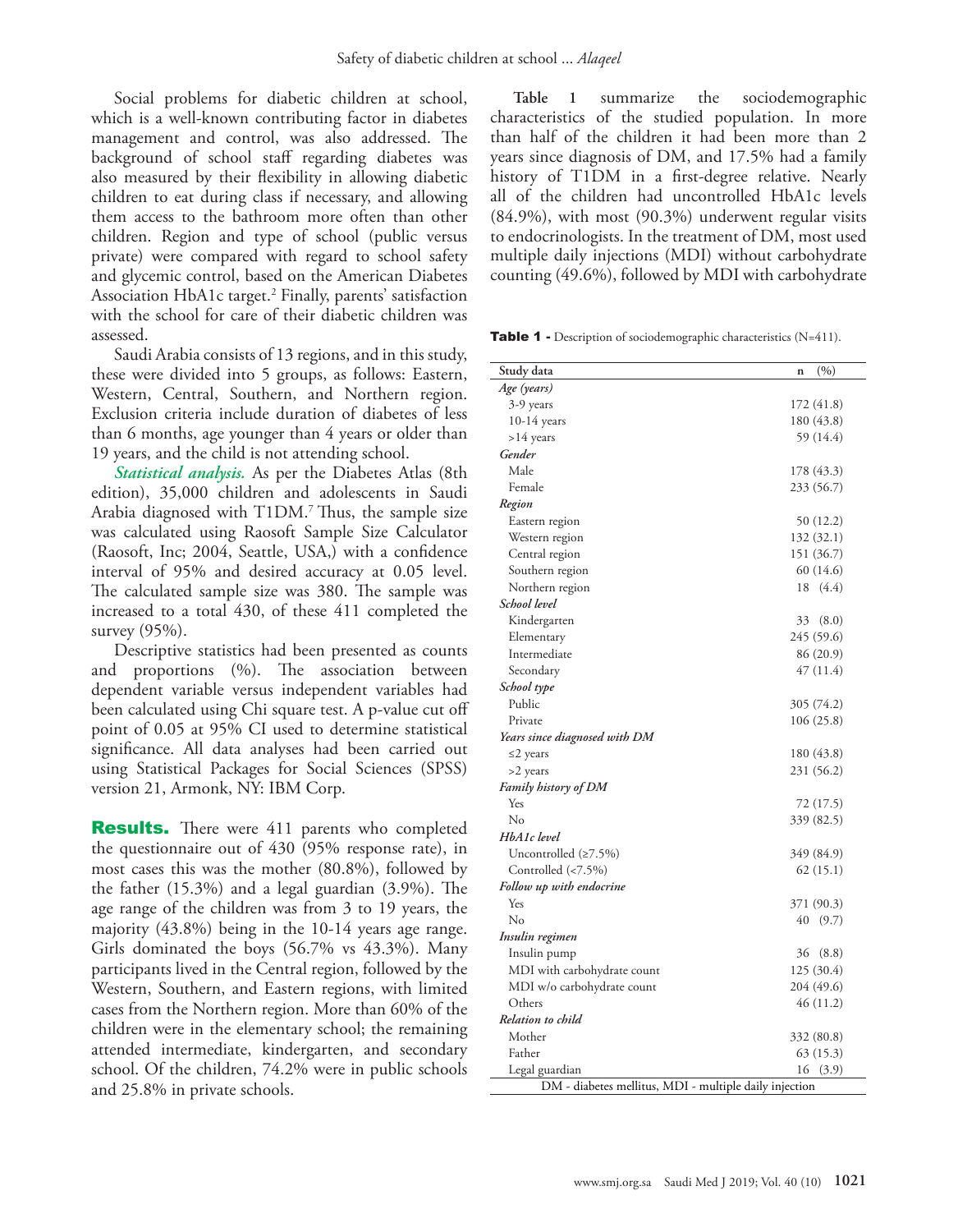counting (30.4%); relatively few used an insulin pump (8.8%) (**Table 1**).

**Table 2** presents the characteristics of children with T1DM in relation to the type of school (public or private). Statistically significant differences were found in occurrence of hypoglycemic coma (*p*=0.035), with more cases in public schools. At school, glucagon was significantly more likely to be unavailable (*p*=0.001), with significantly few staff trained for glucagon injection in both groups (*p*=0.002). Significantly more children never contacted a treating physician at school ( $p \le 0.001$ ). It was found that the children were mostly responsible for their own DM care (*p*≤0.001),

Table 2 - Characteristics of children with type 1 diabetes mellitus (T1DM) according to type of school (N=411).

| Parameters                                                 | Overall    | Public $(n=305)$ | Private<br>$(n=106)$ | P-value                 |
|------------------------------------------------------------|------------|------------------|----------------------|-------------------------|
| Restroom allowance                                         |            |                  |                      | 0.332                   |
| Rarely                                                     | 16(3.9)    | 14 (4.6)         | 2(1.9)               |                         |
| Sometimes                                                  | 83 (20.2)  | 66 (21.6)        | 17 (16.0)            |                         |
| Always                                                     | 283 (68.9) | 204 (66.9)       | 79 (74.5)            |                         |
| I don't know                                               | 29(7.1)    | 21(6.9)          | 8(7.5)               |                         |
| Snacks during classes allowance                            |            |                  |                      | 0.132                   |
| Rarely                                                     | 56 (13.6)  | 44 (14.4)        | 12(11.3)             |                         |
| Sometimes                                                  | 100(24.3)  | 78 (25.6)        | 22(20.8)             |                         |
| Always                                                     | 213 (51.8) | 148 (48.5)       | 65(61.3)             |                         |
| I don't know                                               | 42(10.2)   | 35(11.5)         | 7(6.6)               |                         |
| Negative comments from peers                               |            |                  |                      | 0.610                   |
| Yes                                                        | 120 (29.2) | 93 (30.5)        | 27(25.5)             |                         |
| No                                                         | 223 (54.3) | 163 (53.4)       | 60 (56.6)            |                         |
| I don't know                                               | 68 (16.5)  | 49 (16.1)        | 19 (17.9)            |                         |
| Hypoglycemic Coma                                          |            |                  |                      | $0.035^{\dagger}$       |
| Yes                                                        | 52 (12.7)  | 44 (14.4)        | 8(7.5)               |                         |
| No                                                         | 352 (85.6) | 258 (84.6)       | 94 (88.7)            |                         |
| I don't know                                               | 7(1.7)     | 03(1.0)          | 4(3.8)               |                         |
| Glucagon availability at school                            |            |                  |                      | $0.001$ <sup>†</sup>    |
| Yes                                                        | 30 (7.3)   | 14 (4.6)         | 16(15.1)             |                         |
| No                                                         | 323 (78.6) | 245 (80.3)       | 78 (73.6)            |                         |
| I don't know                                               | 58 (14.1)  | 46 (15.1)        | 12 (11.3)            |                         |
| Trained staff for glucagon injection                       |            |                  |                      | $0.002^{\dagger}$       |
| Yes                                                        | 36 (8.8)   | 18 (5.9)         | 18 (17.0)            |                         |
| No                                                         | 296 (72.0) | 229 (75.1)       | 67(63.2)             |                         |
| I don't know                                               | 79 (19.2)  | 58 (19.0)        | 21(19.8)             |                         |
| School provide proper meals                                |            |                  |                      | 0.253                   |
| Rarely                                                     | 276 (67.2) | 211 (69.2)       | 65(61.3)             |                         |
| Sometimes                                                  | 39 (9.5)   | 28 (9.2)         | 11(10.4)             |                         |
| Always                                                     | 13(3.2)    | 7(2.3)           | 6(5.7)               |                         |
| I don't know                                               | 83 (20.2)  | 59 (19.3)        | 24 (22.6)            |                         |
| Child need insulin treatment                               |            |                  |                      | 0.469                   |
| Yes                                                        | 377 (91.7) | 278 (91.1)       | 99 (93.4)            |                         |
| No                                                         | 34 (8.3)   | 27 (8.9)         | 7(6.6)               |                         |
| Child need Glucagon injection                              |            |                  |                      | 0.428                   |
| Yes                                                        | 314 (76.4) | 236 (77.4)       | 78 (73.6)            |                         |
| $\rm No$                                                   | 97 (23.6)  | 69(22.6)         | 28 (26.4)            |                         |
| Possibility of contacting treating physician during school |            |                  |                      | ${<}0.001$ <sup>†</sup> |
| Never                                                      | 254 (61.8) | 202 (66.2)       | 52 (49.1)            |                         |
| Rarely                                                     | 65(15.8)   | 52 (17.0)        | 13 (12.3)            |                         |
| Sometimes                                                  | 45(10.9)   | 28 (9.2)         | 17 (16.0)            |                         |
| Always                                                     | 47 (11.4)  | 23(7.5)          | 24 (22.6)            |                         |
| Person responsible for DM                                  |            |                  |                      | ${<}0.001$ <sup>†</sup> |
| None                                                       | 70 (17.0)  | 57 (18.7)        | 13 (12.3)            |                         |
| Parents or relatives                                       | 55 (13.4)  | 44 (14.4)        | 11(10.4)             |                         |
| Teachers or administrators                                 |            |                  |                      |                         |
| The child                                                  | 77 (18.7)  | 51 (16.7)        | 26 (24.5)            |                         |
|                                                            | 200 (48.7) | 153 (50.2)       | 47 (44.3)            |                         |
| Healthcare provider                                        | 9<br>(2.2) | $\mathbf{0}$     | 9(8.5)               |                         |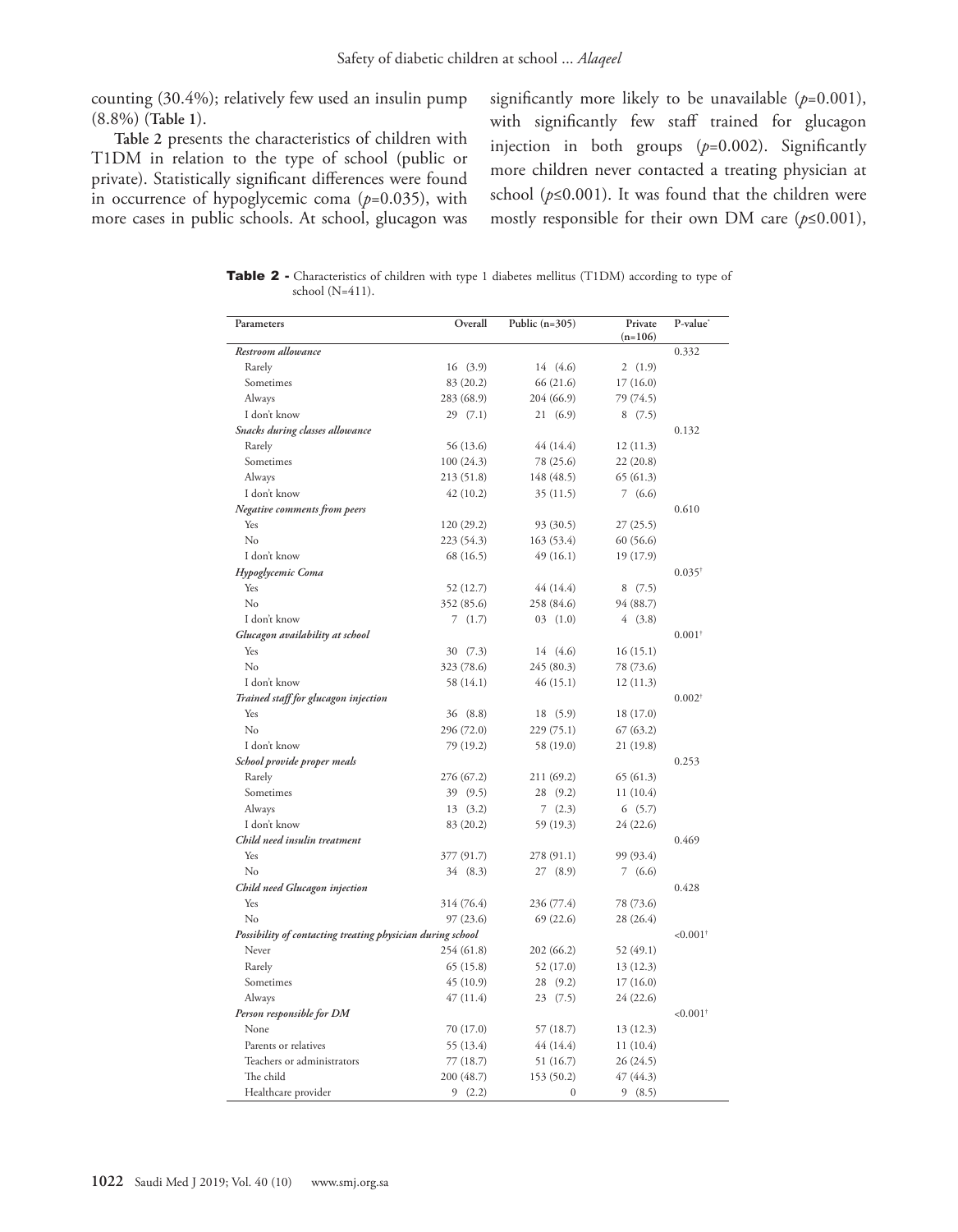Table 2 - Characteristics of children with type 1 diabetes mellitus (T1DM) according to type of school (N=411) (continued).

| Responsible for glucose checking                                                                                                                         |            |            |           | $< 0.001$ <sup>†</sup> |
|----------------------------------------------------------------------------------------------------------------------------------------------------------|------------|------------|-----------|------------------------|
| None                                                                                                                                                     | 75 (17.0)  | 60 (19.7)  | 15 (14.2) |                        |
| Parents or relatives                                                                                                                                     | 46 (11.2)  | 35(11.5)   | 11(10.4)  |                        |
| Teachers or administrators                                                                                                                               | 55 (13.4)  | 34 (11.1)  | 21 (19.8) |                        |
| The child                                                                                                                                                | 229 (55.7) | 176 (57.7) | 53 (50.0) |                        |
| Healthcare provider                                                                                                                                      | 6(1.5)     | $\Omega$   | 6(5.7)    |                        |
| Responsible for insulin administration                                                                                                                   |            |            |           | $< 0.001$ <sup>†</sup> |
| None                                                                                                                                                     | 133 (32.4) | 103 (33.8) | 30 (28.3) |                        |
| Parents or relatives                                                                                                                                     | 77 (18.7)  | 51 (16.7)  | 26 (24.5) |                        |
| Teachers or administrators                                                                                                                               | 20 (4.9)   | 16(5.2)    | 4(3.8)    |                        |
| The child                                                                                                                                                | 171 (41.6) | 135 (44.3) | 36 (34.0) |                        |
| Healthcare provider                                                                                                                                      | 10(2.4)    | $\Omega$   | 10(9.4)   |                        |
| Written plan of DM from physician                                                                                                                        |            |            |           | $0.002^{\dagger}$      |
| Yes                                                                                                                                                      | 45 (10.9)  | 24 (7.9)   | 21 (19.8) |                        |
| No                                                                                                                                                       | 321 (78.1) | 249 (81.6) | 72 (67.9) |                        |
| I don't know                                                                                                                                             | 45 (10.9)  | 32(10.5)   | 13 (12.3) |                        |
| Embarrassed at school                                                                                                                                    |            |            |           | 0.230                  |
| Rarely                                                                                                                                                   | 145 (35.3) | 99 (32.5)  | 46 (43.4) |                        |
| Sometimes                                                                                                                                                | 143 (34.0) | 112 (36.7) | 31 (29.2) |                        |
| Always                                                                                                                                                   | 83 (20.2)  | 64 (21.0)  | 19 (17.9) |                        |
| I don't know                                                                                                                                             | 40 (9.7)   | 30 (9.8)   | 10(9.4)   |                        |
| <b>DM</b> Awareness at school                                                                                                                            |            |            |           | 0.886                  |
| Yes                                                                                                                                                      | 59 (14.4)  | 43 (14.1)  | 16(15.1)  |                        |
| No                                                                                                                                                       | 256 (62.3) | 189 (62.0) | 67(63.2)  |                        |
| I don't know                                                                                                                                             | 96 (23.4)  | 73 (23.9)  | 23 (21.7) |                        |
| Child scale of performance at school                                                                                                                     |            |            |           | 0.271                  |
| Satisfactory                                                                                                                                             | 9(2.4)     | 8(2.7)     | 1(1.1)    |                        |
| Good                                                                                                                                                     | 39 (10.2)  | 30 (10.2)  | 9(10.1)   |                        |
| Very good                                                                                                                                                | 89 (23.3)  | 74 (25.3)  | 15(16.9)  |                        |
| Excellent                                                                                                                                                | 245 (64.1) | 181 (61.8) | 64 (71.9) |                        |
| Absence in a school year (days)                                                                                                                          |            |            |           | 0.761                  |
| With absence                                                                                                                                             | 284 (69.1) | 212(69.5)  | 72 (67.9) |                        |
| No Absence                                                                                                                                               | 127(30.9)  | 93 (30.5)  | 34 (32.1) |                        |
| Confidence in school                                                                                                                                     |            |            |           | $0.010^{+}$            |
| None                                                                                                                                                     | 196 (47.7) | 155(50.8)  | 41 (38.7) |                        |
| Partial                                                                                                                                                  | 179 (43.6) | 130 (42.6) | 49 (46.2) |                        |
| Full                                                                                                                                                     | 36 (8.8)   | 20 (6.6)   | 16(15.1)  |                        |
| Values are express as number and percentage (%).<br>DM - diabetes mellitus, Healthcare provider - Physician or nurse. 'P-value has been calculated using |            |            |           |                        |

Chi-square test. † Significant at *p*<0.05 level

glucose checking (*p*≤0.001), and insulin administration (*p*≤0.001). It was also found that significantly fewer parents stated that they have received a clear written management plan for DM at school from a treating physician (*p*=0.002). We further observed a significant association between parents' confidence in the school and school type  $(p=0.010)$ , with most parents having a poor perception of the school. However, we found statistically insignificant differences between school type regarding the following characteristics: restroom allowance (*p*=0.332), snacks during classes (*p*=0.132), negative comments from peers (*p*=0.610), providing proper meals  $(p=0.253)$ , insulin treatment  $(p=0.469)$ , glucose testing (*p*=0.428), embarrassment at school (*p*=0.230), diabetes awareness at school (*p*=0.886), and absence in a school year (*p*=0.761).

We further compare glucagon availability at school and selected sociodemographic characteristics of participants in **Table 3**. Analysis showed a significant difference based on school type (*p*=0.001), with most children in public school having no glucagon kit available. However, no significant differences were found regarding school level (*p*=0.470) and region (*p*=0.775).

We also measured the relationship between HbA1c level and selected characteristics of children with DM at school in **Table 4**. It was revealed that insulin regimen had a significant relationship with the level of HbA1c (*p*≤0.001); patients with controlled HbA1c levels tended to use an insulin pump or MDI with carbohydrate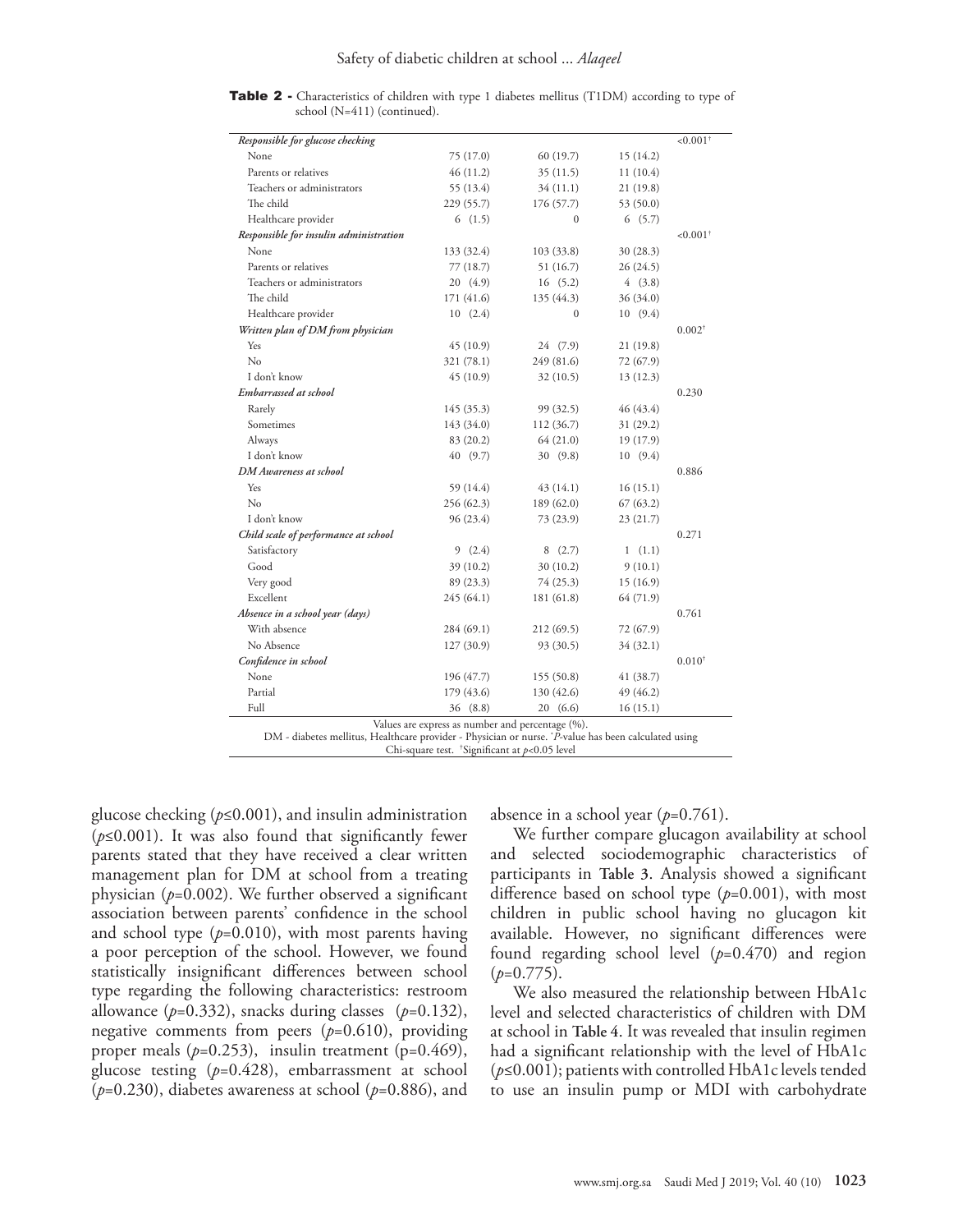| Factors                                                                                       | Glucagon availability |            |              | $P$ -value* |
|-----------------------------------------------------------------------------------------------|-----------------------|------------|--------------|-------------|
|                                                                                               | Yes                   | No         | I don't know |             |
|                                                                                               | $(n=30)$              | $(n=323)$  | $(n=58)$     |             |
| School type                                                                                   |                       |            |              | $0.001^+$   |
| Public                                                                                        | 14 (46.7)             | 245(75.9)  | 46(79.3)     |             |
| Private                                                                                       | 16(53.3)              | 78 (24.1)  | 12(20.7)     |             |
| School level                                                                                  |                       |            |              | 0.470       |
| Elementary or kindergarten                                                                    | 23 (76.7)             | 218 (67.5) | 37(63.8)     |             |
| Intermediate or secondary                                                                     | 7(23.3)               | 105(32.5)  | 21(36.2)     |             |
| Region                                                                                        |                       |            |              | 0.775       |
| Eastern region                                                                                | 5(16.7)               | 38 (11.8)  | 07(12.1)     |             |
| Western region                                                                                | 10(33.3)              | 101(31.3)  | 21(36.2)     |             |
| Central region                                                                                | 11(36.7)              | 117(36.2)  | 23(39.7)     |             |
| Southern region                                                                               | 4(13.3)               | 50(15.5)   | 6(10.3)      |             |
| Northern region                                                                               | $\mathbf{0}$          | 17(05.3)   | 1(01.7)      |             |
| Values are express as number and percentage (%). P-value has been calculated using chi-square |                       |            |              |             |

Table 3 - Association between glucagon availability at school and selected sociodemographic characteristics of patients (N=411).

test. † Significant at p<0.05 level.

Table 4 - Relationship between Hemoglobin A1c (HbA1c) level and selected characteristics of patients with type 1 diabetes mellitus (T1DM) at school (N=411).

| Factors                                                                             | Uncontrolled<br>$(n=349)$ | Controlled<br>$(n=62)$ | $P$ -value*            |  |
|-------------------------------------------------------------------------------------|---------------------------|------------------------|------------------------|--|
| School type                                                                         |                           |                        |                        |  |
| Public                                                                              | 263(75.4)                 | 42(67.7)               | 0.207                  |  |
| Private                                                                             | 86 (24.6)                 | 20(32.3)               |                        |  |
| School level                                                                        |                           |                        |                        |  |
| Elementary or kindergarten                                                          | 242(69.3)                 | 36(58.1)               | 0.080                  |  |
| Intermediate or secondary                                                           | 107(30.7)                 | 26(41.9)               |                        |  |
| Insulin regimen                                                                     |                           |                        |                        |  |
| MDI with carbohydrate count/pump                                                    | 119(34.1)                 | 42(67.7)               | $< 0.001$ <sup>†</sup> |  |
| MDI w/o carbohydrate count/others                                                   | 230(65.9)                 | 20(32.3)               |                        |  |
| School performance rating scale                                                     |                           |                        |                        |  |
| Very good and below                                                                 | 125(38.5)                 | 12(21.1)               | $0.011^+$              |  |
| Excellent                                                                           | 200(61.5)                 | 45(78.9)               |                        |  |
| Absence in a school year (days)                                                     |                           |                        |                        |  |
| With absence                                                                        | 243 (69.6)                | 41 (66.1)              | 0.583                  |  |
| No absence                                                                          | 106(30.4)                 | 21(33.9)               |                        |  |
| MDI - multiple daily injection, *p-value has been calculated using chi-square test. |                           |                        |                        |  |
| $\frac{1}{2}$ significant at p<0.05 level.                                          |                           |                        |                        |  |

counting. We also detected that increasing child performance at school was associated with controlled HbA1c levels (p=0.011), whereas school type, school level, and absence in a school year had no significant relationship with level of HbA1c.

**Discussion.** The present study aimed to examine safety of schools and availability of trained staff who may assist in the management of children with T1DM and glycemic control, taking into consideration parents' perceptions of the 2 types of school (public versus private) and how they care about children with

this disease. We view this as the first survey in Saudi Arabia to tackle this subject, which is important since T1DM is widely regarded as one of the most common chronic diseases moreover, Saudi Arabia has been ranked seventh in prevalence worldwide.<sup>7,8</sup> In order to achieve a safe school for students with T1DM, glucagon injections should always be available, since this is the only approved first-line therapy for severe hypoglycemia (loss of consciousness and/or seizures). 3 However, in this study most parents indicated that there was limited availability of glucagon injections at school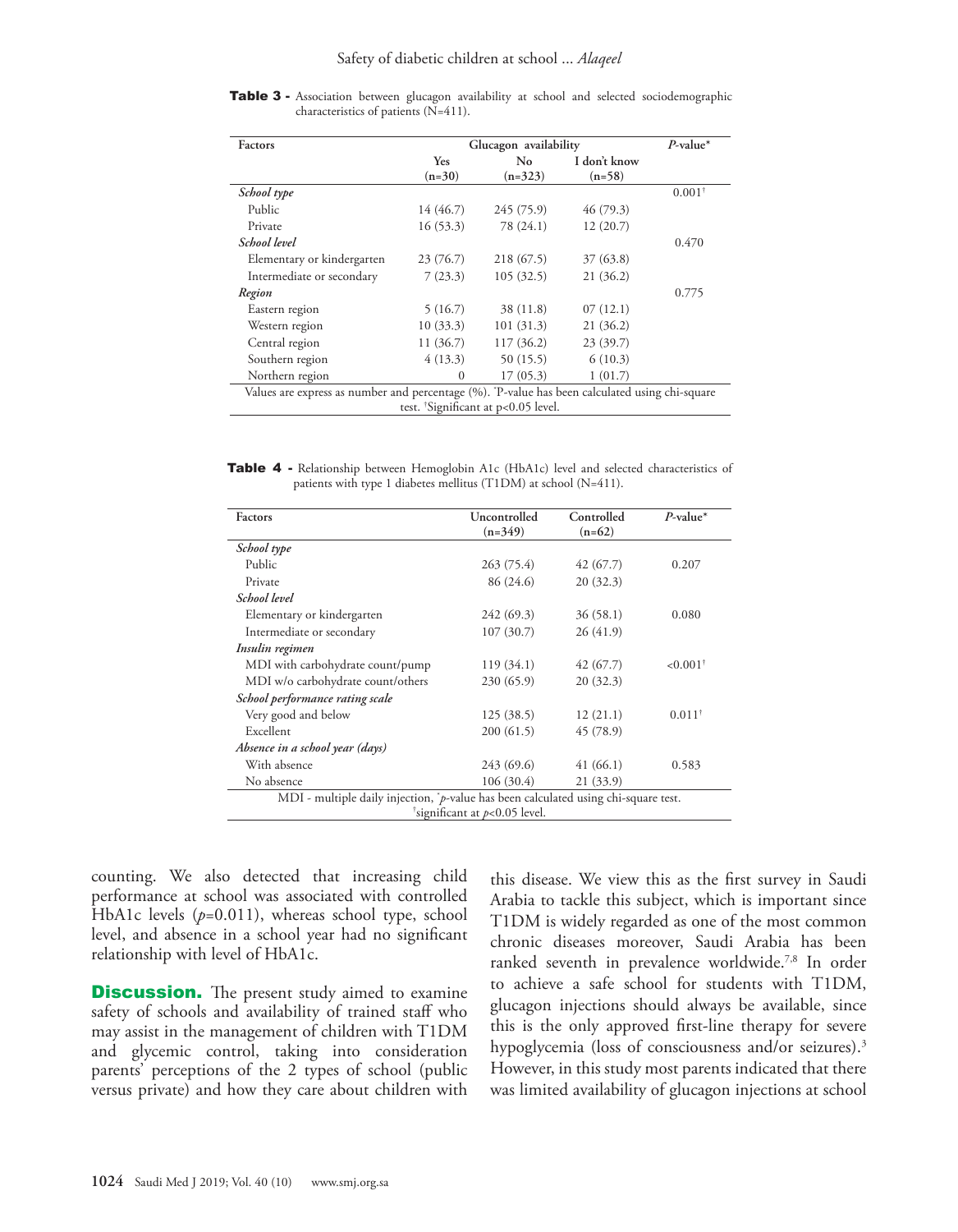(7%), and trained staff for administration of glucagon was also deemed insufficient (8.6%). These percentages should be close to  $100\%$ .<sup>2,3</sup> Unavailability of glucagon or lack of trained staff at school is considered unsafe, as severe hypoglycemia in T1DM may lead to seizure, coma, and eventually death.9 Unfortunately, 12.7% of the children in this study had already experienced severe hypoglycemia with coma at school.

With regard to the person responsible for management of DM at school, a high proportion of parents implied that their children were performing the management of DM, glucose checking, and insulin administration. In contrast, in studies in the USA and Spain, the school nurses were responsible of diabetes care.5,6 In terms of differences between public and private schools regarding diabetes care, we noticed that public schools had no healthcare provider (namely, nurse or physician) available to assist the children with their diabetes care needs. This is in agreement with the results of a previous study in Saudi Arabia, where a healthcare provider was available in only 5% of schools.4

It is also disappointing to observe that 8% of children with T1DM are not receiving insulin during school hours; this is likely to have an impact on glycemic control and should be closer to 100%. Insulin therapy should always be available at schools, taking into consideration eating meals and snacks at school and managing sick days. This finding has been corroborated by Amillategui et al,<sup>6</sup> who found that most children are checking their glucose level at school but few needed insulin administration. The parents, teachers, and children acknowledged that no glucagon kits were available at school, and surprisingly, teachers were not familiar with glucagon kit indication.

This study also revealed that 29% of children reported negative comments from peers regarding diabetes, which may also compromise their glycemic control. This may be addressed by establishing a private location at school for glucose testing and insulin administration.<sup>10</sup> Parents also reported that their children were rarely allowed to eat a snack in the classroom (13%), to use the restroom if necessary (4%), or provided with a proper meal for the diabetes setting (67%). In addition, 79% of children child had no written care plan at their school. Such a plan is recommended for daily DM management at school in order to maintain glycemic control and prevent DM acute complications.3 In this study, the parents had a poor perception of diabetes care at schools. This result is in agreement with the findings of Jacquez et al<sup>11</sup> in their assessment of parents' perspectives of diabetes management in schools.Another notable finding in this

study was the high prevalence of uncontrolled HbA1c levels (85%); the inadequate DM management at school can be a potential factor.

Furthermore, we assessed differences between school types regarding characteristics of children with T1DM at school. We determined that private schools had more glucagon availability, trained staff for glucagon injection, a written plan for DM from treating physician, easy access to the treating physician during school hours, a person responsible for DM care at school, child performance scale, and parents' confidence in the school. These findings confirmed better DM care at private schools. When measuring the association between HbA1c level and selected characteristics of patients with T1DM, we detected that insulin regimen and child performance scale at school are significantly associated with HbA1c level.

With regard to the insulin regimen for treatment of DM, only 39% of the children were using MDI with carbohydrate counting or an insulin pump, the standard for care in T1DM.<sup>2</sup> Furthermore, it is notable that 17.8% of subjects had a first-degree relative with T1DM (father 5.3%, mother 4.3%, sibling 8.2%); a study in Finland revealed 12.2% to have a first-degree relative with T1DM.12

We trust that this is the first paper to elaborate on these types of criteria. Although some previously published papers determined the relationship between characteristics of DM at school against certain groups, none presented the association between HbA1c level against sociodemographic characteristics. Thus, we hope that the findings of this study can be used for reference for future research.

Taken together, the results of this study reveal that schools in Saudi Arabia have not met the standard level of care for safety for children with diabetes.<sup>2,3</sup> These results also highlight the need to improve schools DM care.

There are several limitations of this study, including that it relied on parents' reports about diabetes care in the school rather than observational measures. Also, HbA1c levels were self-reported and the technique may vary between regions and hospitals. School staff who help in DM care may be included in future research.

Finally, there is a need for ministries of education and health to take initiatives developing a safe school environment for the T1DM students. The plan may include (i) a trained nurse or healthcare provider should be always available at school or instead implementing a strategies for training school personnel, (ii) provide a written diabetes medical management including medication direction, timing and emergency plan